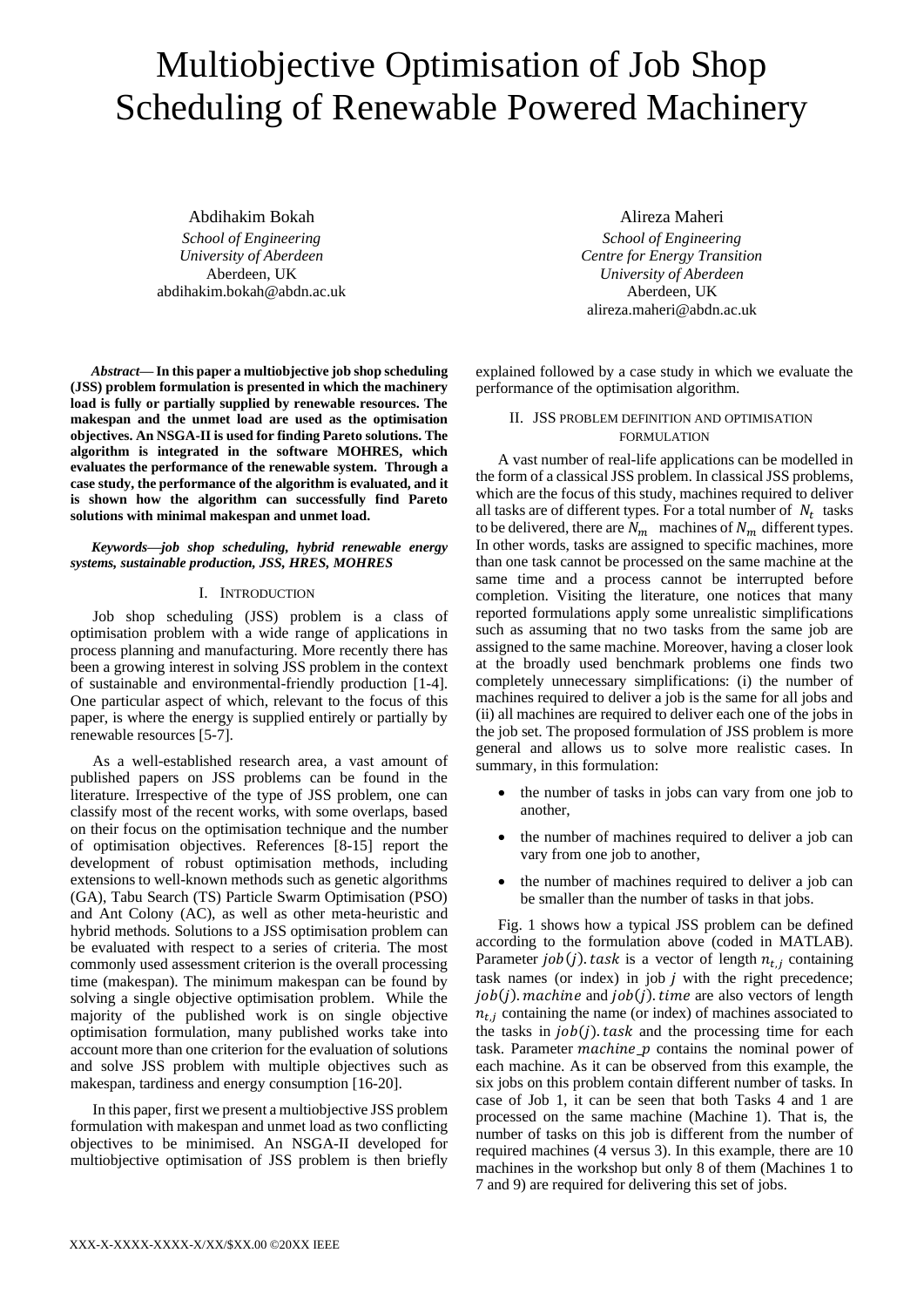

Fig. 1. A typical JSS problem without unnecessary constraints

In this figure the times are in minutes and powers in watt. Fig. 2 shows an unscheduled Gant chart for the JJS Problem of Fig. 1. In this figure each row shows a job with the tasks from left to right in the right precedence. Machines are colour coded.

The optimisation problem is formulated as:

 $min Y$  (1)

subject to:

$$
S_{i+1,j} \ge C_{i,j} (= S_{i,j} + P_{i,j}), \forall i \in \{1, 2, ..., n_{t,j}\}, \forall j \in \{1, 2, ..., N_j\}
$$
 (2)

$$
m_{i,j} = m_{k,l} \Rightarrow (S_{i,j} \ge S_{k,l} + P_{k,l}) \vee (S_{k,l} \ge S_{i,j} + P_{i,j}), \forall i \in \{1, 2, ..., n_{t,j}\}
$$
\n(3)

$$
S_{1,j} \ge J_j, \forall j \in \{1, 2, ..., N_j\}
$$
 (4)

where,

 $Y = |y_1, y_2, ..., y_{N_{obj}}|$  is the vector of  $N_{obj}$  objectives;  $N_j$  is the number of jobs;

 $n_{t,j}$  is the number of tasks on job j

 $S_{i,j}$ ,  $P_{i,j}$  and  $C_{i,j}$  are the start time, processing time and completion time of task *i* on job *j* (task  $t_{i,j}$ );

 $m_{i,j}$  is the machine associated to task  $t_{i,j}$ ;

 $C_{n_{t,j},j}$  is the completion time of the last task of job j;

 $J_j$  is the arrival time of job j;

 $N_m$  is the number of machines required to deliver all jobs.

Objectives  $y_i$  can be defined as the overall makespan ( $L =$  $\max\left\{C_{n_{t,j},j}\right\}, \forall j \in \{1,2,...,N_j\}$ , and the renewable power deficit or the unmet load  $P_u$ , which represents the reliability of renewable power supply in a standalone hybrid renewable

energy system (HRES) or the cost of energy from the grid, in case of grid-connected HRES.

The unmet load  $P_u$  depends on the HRES configuration (the combination of renewable/storage/backup components), size of each component in the HRES, renewable resources (e.g. wind and solar irradiance profiles), and the load profile. The load profile in industrial applications can be divided into two parts (i) primary load and (ii) machinery load. The primary load profile is due to facilities in the workshop such as lighting and HVAC systems. The primary load profile is fixed and independent of job scheduling. On the other hand, the machinery load profile depends on how the jobs are scheduled. The unmet load can be calculated using the following equations:

$$
P_u = P_R + P_s - p' - p''
$$
\n(5)

in which,  $P_R$  is the renewable power (e.g. wind, PV, fuel cell),  $P_s$  is the extractable power from storage system (e.g. battery bank or hydrogen tank),  $p'$  is the primary load and  $p''$  is the machinery load. In an hourly averaged basis, the daily unmet load is given by:

$$
P_u = \sum_{t=1}^{24} (P_R + P_s - p' - p'')_t
$$
\n<sup>(6)</sup>

$$
p_t'' = \left[\sum_{m=1}^{N_m} p_m\right]_t \tag{7}
$$

in which,  $p_m$  is the power consumption of machine m and  $[p_m]_t$  is the power consumption of machine *m* during hour *t*.

Hourly averaged renewable power  $P_R$  depends on the hourly averaged renewable resources and the type, size and power model of renewable components. The hourly averaged renewable resources depend on the site and is a given input. Similarly, the primary load  $p'$  depends on the site and is a given input. The hourly averaged extractable power from the storage system  $P_s$  during hour t depends on the size and type of the storage system as well as the history of renewable production and power consumption during hours 1 to  $t - 1$ .

## III. NSGA-II FOR MULTIOBJECTIVE OPTIMISATION OF JSS PROBLEM

A nondominated sorting genetic algorithm (NSGA-II) is developed specifically for solving JSS problems formulated as above. The chromosome is a matrix of size  $N_m \times n_{t,m,max}$ , where  $n_{t,m,max}$  is the maximum number of tasks on each machine given by Equation 8. It should be noted that in the generalised JSS formulation, the number of tasks assigned to a machine,  $n_{t,m}$ , can vary from one machine to another.

$$
n_{t,m,max} = max \left\{ n_{t,m}, \ \forall m \in \{1, 2, \dots, N_m\} \right\}
$$
 (8)

Fig. 3 shows a typical chromosome, here populated with a sampler solution of the JSS problem of Fig. 1. In this chromosome, each gene refers to a task number (or name). Genes with values 0 are blank tasks, allowing different jobs have different number of tasks. Each row of this matrix represents a machine and the set of tasks, which are allocated to that machine in the right order of operation. Using a 2D chromosome allows us to benefit from the advantages of geometric crossover in boosting the performance of the GA. The crossover operator is shown in Fig. 4.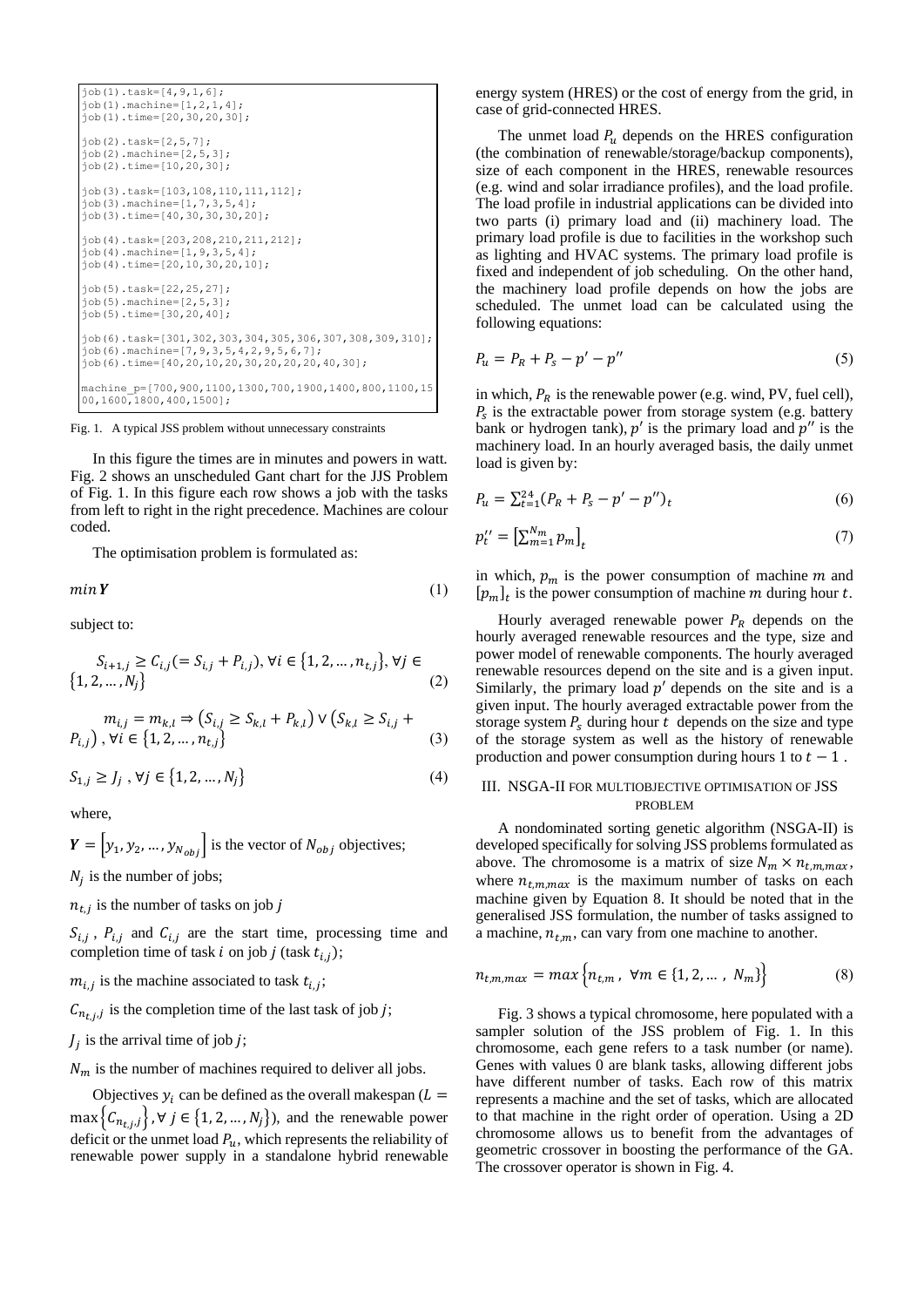| J6.M7.T301       |                    | J6.M9.T302   |            | J6.M3.T3J6.M5.T304 |            |            | J6.M4.T305 |              | J6.M2.T306 |            | J6.M9.T307 |  | J6.M5.T306 | J6, M6, T309 |     |  | J6,M7,T310 |
|------------------|--------------------|--------------|------------|--------------------|------------|------------|------------|--------------|------------|------------|------------|--|------------|--------------|-----|--|------------|
| J5.M2.T22        | J.5, M.5, T.25     |              | U5.M3.T27  |                    |            |            |            |              |            |            |            |  |            |              |     |  |            |
|                  |                    |              |            |                    |            |            |            |              |            |            |            |  |            |              |     |  |            |
| J4.M1.T203       | J4.M9.T2J4.M3.T210 |              |            | J4, M5, T211       |            | J4,M4,T212 |            |              |            |            |            |  |            |              |     |  |            |
| J3, M1, T103     |                    | J3, M7, T108 |            |                    | J3.M3.T110 |            |            | J3, M5, T111 |            | J3,M4,T112 |            |  |            |              |     |  |            |
| J2.M2.T2J2.M5.T5 | U2.M3.T7           |              |            |                    |            |            |            |              |            |            |            |  |            |              |     |  |            |
| J1, M1, T4       | J1, M2, T9         |              | U1, M1, T1 |                    | J1, M4, T6 |            |            |              |            |            |            |  |            |              |     |  |            |
| ٥                |                    | 50           |            |                    |            |            |            | 100          |            |            | 150        |  |            |              | 200 |  |            |

Fig. 2. Unscheduled Gant chart of JJS Problem of Fig. 1 on jobs

| Machine 1 | 103            | 203      | 4   | 1        | 0   | 0   |
|-----------|----------------|----------|-----|----------|-----|-----|
| Machine 2 | $\overline{2}$ | 9        | 22  | 306      | O   | 0   |
| Machine 3 | 7              | 303      | 210 | 27       | 110 | 0   |
| Machine 4 | 305            | 6        | 212 | 112      | O   | 0   |
| Machine 5 | 5              | 304      | 25  | 211      | 308 | 111 |
| Machine 6 | 309            | $\Omega$ | 0   | 0        | 0   | 0   |
| Machine 7 | 301            | 108      | 310 | $\Omega$ | O   | 0   |
| Machine 9 | 302            | 208      | 307 |          |     | ი   |

Fig. 3. A typical 2D chromosome representing solutions of JSS problem.



Fig. 4. Geometric crossover of JSS 2D chromosomes



Fig. 5. Mutation-swapping tasks on a randomly selected machine

Using a tournament selection two parents are randomly selected. A randomly cut point divides the parents into upper and lower parts. The upper and lower parts from two parents are then recombined to make two new children. By doing so, children inherent part of the machines from one parent and the other part from another parent.

The mutation operation consists of two steps. In the first step a machine (a row in the 2D chromosome) is randomly selected for mutation and then in the second step two randomly selected genes (tasks on that machine) are swapped to form a new solution (see Fig. 5). Blank tasks (identified by 0 in the chromosome) are excluded from selection.

Within the optimisation process, once an individual is generated, whether as a randomly generated member of the initial population, or as the result of the crossover and mutation operations, a repair algorithm is called. The repair algorithm first checked for the Constraints 2 to 4 above. If any of them are contradicted, the algorithm, where possible, heuristically fixes the individual towards satisfying all the constraints, otherwise rejects the solution. To allow shifting the whole scheduling within the scheduling period, a starting time is also added to the chromosome. Once a correct solution is generated an evaluator is called. Each individual is evaluated against its JSS performance measures (here, the makespan) as well as its HRES performance measures (here, the unmet load). The optimisation programme is integrated to MOHRES, which delivers the evaluation against HRES performance measures.

#### IV. CASE STUDY

In this case study we aim at the performance evaluation of the optimisation algorithm above in terms of its capability of (i) finding the solution with minimum makespan, (ii) finding the solution with minimum unmet load, and (iii) producing a relatively well populated Pareto front. For this purpose, we assume a PV renewable system without any storage. It should be noted that the algorithm has no restriction on the configuration of the renewable energy system and MOHRES can deal with a generic wind-PV-battery-fuel cellelectrolyser-diesel configuration. The system is connected to the grid and any unmet load is supplied by the grid.

For a PV system the renewable power  $P_R$  during hour t is given by:

$$
P_{R_t} = P_{PV} = \eta_{PV} A_{PV} I_t \tag{6}
$$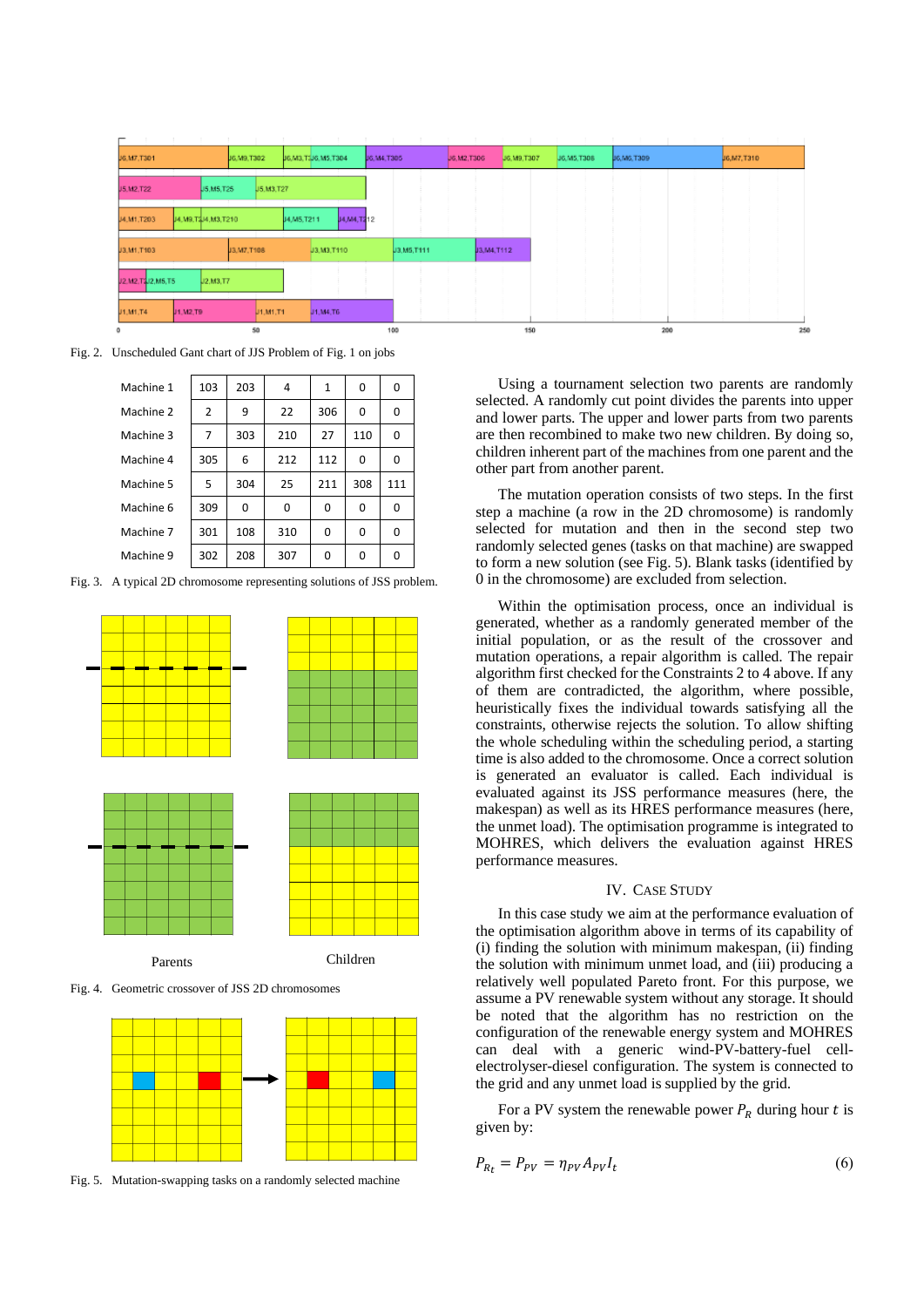where,  $I_t$  in  $W/m^2$  is the hourly averaged solar irradiance during hour t,  $A_{PV}$  is the total area of the solar panels, and  $\eta_{PV}$ is the overall efficiency of the of the PV panels.

We assume the site has a solar irradiance and primary load profiles as shown in Fig. 6. With a PV size of  $A_{PV} = 300 \ m^2$ and a nominal efficiency of  $\eta_{PV} = 14\%$ , we see the unmet load (negative values) and excess power (positive values) profiles due to the primary load in Fig. 7. The overall unmet load due to the primary load without the machinery load is  $P_u = 17600 \ W$ . The total machinery load is 13067 W.

Based on these figures, any additional machinery load before 9:00 and after 19:00 hours will lead to an increase in the unmet load. That is, we expect to see that a successful optimisation algorithm produces a number of Pareto solution with two extreme solutions, one with the minimum makespan in which all jobs are scheduled at the beginning of the analysis period (here 00:01 min) and another extreme solution with minimum unmet load, in which all jobs are scheduled somewhere between 9:00 and 19:00 hours, where there is excess power.

We use the example of Fig. 1 as our JSS problem case. This problem has a known minimum makespan of 250 minutes (Job 6 starting at  $t=0$  has a makespan of 250 minutes for back to back tasks).

The optimisation problem of Equation 1 becomes:

 $min{L, P_u}$  (7)

subject to Constraints 2 to 4.



Fig. 6. Solar irradiance and primary load profiles



Fig. 7. Unmet load (negative values) and excess power (positive values) profiles

| Sol<br>#       | Start of<br>Operation<br>(min) | Makespan/End<br>of Operation<br>(min) | Operation<br><b>Time</b><br>(min) | Overall<br><b>Unmet</b><br>Load<br>(W) | <b>Added</b><br><b>Unmet Load</b><br>due to<br><b>Machinery</b><br>Load (W) |
|----------------|--------------------------------|---------------------------------------|-----------------------------------|----------------------------------------|-----------------------------------------------------------------------------|
| $\mathbf{1}$   | 0                              | 250                                   | 250                               | 30667                                  | 13067                                                                       |
| $\overline{2}$ | 0                              | 260                                   | 260                               | 30667                                  | 13067                                                                       |
| 3              | $\Omega$                       | 350                                   | 350                               | 30667                                  | 13067                                                                       |
| 4              | 200                            | 490                                   | 290                               | 30433                                  | 12833                                                                       |
| 5              | 110                            | 500                                   | 390                               | 30200                                  | 12600                                                                       |
| 6              | 0                              | 510                                   | 510                               | 29967                                  | 12367                                                                       |
| $\overline{7}$ | 220                            | 520                                   | 300                               | 29650                                  | 12050                                                                       |
| 8              | 230                            | 530                                   | 300                               | 29333                                  | 11733                                                                       |
| 9              | 250                            | 540                                   | 290                               | 28833                                  | 11233                                                                       |
| 10             | 250                            | 550                                   | 300                               | 28117                                  | 10517                                                                       |
| 11             | 210                            | 560                                   | 350                               | 27600                                  | 10000                                                                       |
| 12             | 310                            | 570                                   | 260                               | 26200                                  | 8600                                                                        |
| 13             | 300                            | 600                                   | 300                               | 25783                                  | 8183                                                                        |
| 14             | 330                            | 620                                   | 290                               | 25067                                  | 7467                                                                        |
| 15             | 330                            | 630                                   | 300                               | 24300                                  | 6700                                                                        |
| 16             | 350                            | 640                                   | 290                               | 23900                                  | 6300                                                                        |
| 17             | 350                            | 650                                   | 300                               | 23383                                  | 5783                                                                        |
| 18             | 370                            | 670                                   | 300                               | 22683                                  | 5083                                                                        |
| 19             | 380                            | 680                                   | 300                               | 22283                                  | 4683                                                                        |
| 20             | 400                            | 690                                   | 290                               | 21717                                  | 4117                                                                        |
| 21             | 440                            | 700                                   | 260                               | 19833                                  | 2233                                                                        |
| 22             | 440                            | 730                                   | 290                               | 19600                                  | 2000                                                                        |
| 23             | 450                            | 740                                   | 290                               | 19100                                  | 1500                                                                        |
| 24             | 470                            | 760                                   | 290                               | 18100                                  | 500                                                                         |
| 25             | 480                            | 770                                   | 290                               | 17600                                  | 0                                                                           |

TABLE I. PARETO SOLUTIONS OF OPTIMISATION PROBLEM (9)

In this case study, any solution satisfying these constraints is a feasible solution. However, it should be noted that a correct solution (a solution satisfying Constraints 2 to 4) is not necessarily a feasible solution if we include HRESperformance related constraints to this optimisation problem. The optimisation NSGA II algorithm was tuned and the optimisation parameters  $P_c = 0.3$ ,  $P_m = 0.8$ ,  $N_{pop} = 50$  and  $N_{gen} = 50$  were found to lead to identical extreme solutions in five consecutive runs.

Table I shows the makespan and the added unmet load of the 25 nondominated solutions as well as their start of operation time, total operation time and the overall unmet load. The makespan is measured from 00:01 minutes to the time when all tasks are completed, while the total operation time is the actual time taken to deliver the tasks. Fig. 8 shows the Pareto front, in which Solution #1 is the best in terms of the makespan and Solution #25 is the best solutions with respect to the unmet load.



Fig. 8. Pareto front solutions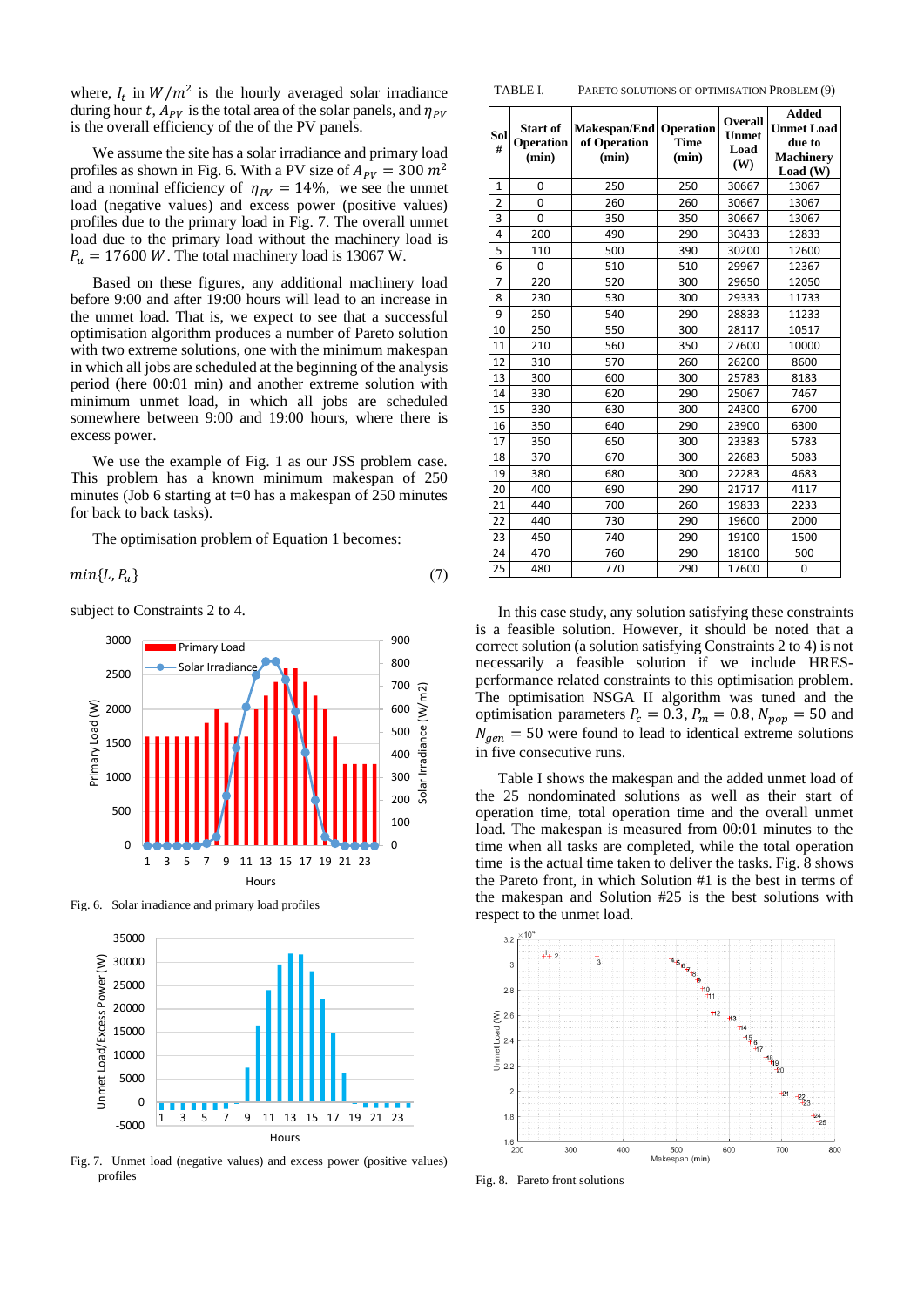

#### Optimum Solution w.r.t. Objective: Makespan End of Operation: 250 min; Unmet Load: 30667 W

Fig. 9. Gant chart and load distribution of Solution #1, the optimum solution w. r. t. makespan  $L$ 



Optimum Solution w.r.t. Objective: Unmet Load End of Operation: 770 min: Unmet Load: 17600 W

Fig. 10. Gant chart and load distribution of Solution #25, the optimum solution w. r. t. unmet load  $P_u$ 

The extreme solution w. r. t. the first objective, makespan, has a makespan of 250 minutes which is the known minimum makespan for this JSS problem. The extreme solution w. r. t. the second objective, unmet load, produces no more unmet load besides the already existing one due to the primary load. That is, the unmet load stays at 17600 W. Also, since this solution is a nondominated solutions, it must have the minimum possible makespan. Starting from hours 9:00 it has a makespan of 290 minutes.

Fig. 9 and Fig. 10 show the Gant chart of the extreme solutions (Solutions #1 and #25), as well as their machine load profiles and the overall demand load profiles. In these figures the Gant chart are defined on machines. Each row shows a machine operation with tasks colour coded depending on which job they belong to.

### V. CONCLUSION

Solving JSS problem in the context of renewable-powered manufacturing and sustainable and environmental-friendly production has received an increasing interest in the recent years. The multiobjective JSS problem formulation presented in this paper employs an NSGA-II algorithm for solving JSS problem with two objectives of minimising the makespan and minimising the dependency of the process on the grid electricity. Integrating the optimisation algorithm with the software tool MOHRES allows for evaluation of the performance of the renewable system in supplying the